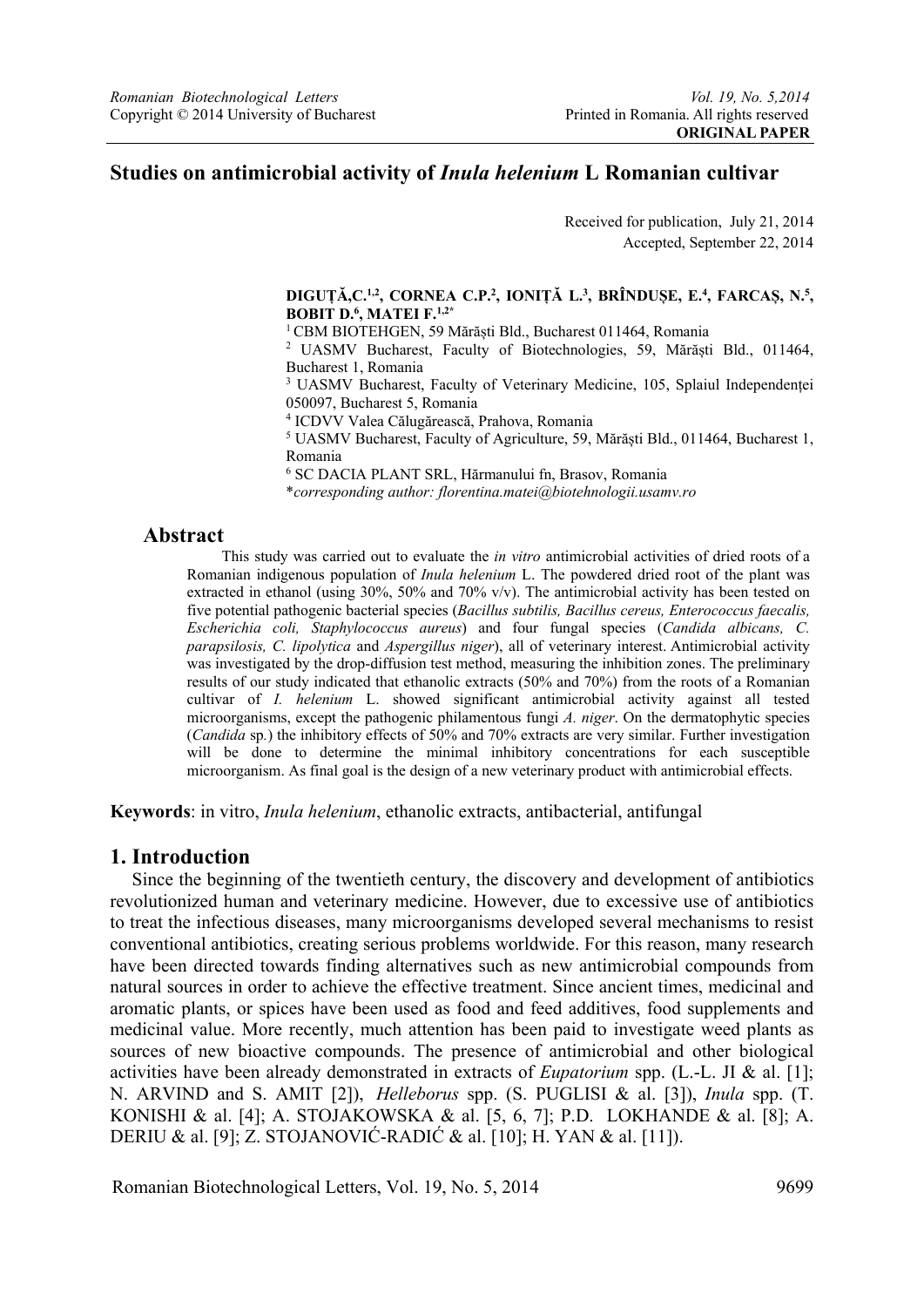The genus *Inula (Asteraceae; tribe Inuleae)* consists of approximately 100 species mainly distributed in Europe, Africa and Asia. Recently, several species (*Inula britannica* L., *I. ensifolia I. helenium* L, *I. racemosa* L., and *I. viscosa* L.) have been investigated for their pharmacological benefit including antioxidant and anti-inflammatory activities, hepatoprotective characteristics, cytotoxicity, and antimicrobial properties (Y.M. ZHAO & al. [12]; W. H. TALIB & al. [13]; S. AMIN & al. [14]).

Among these species*, Inula helenium* L. also known as elecampane is a perennial herbaceous plant, with tuberous, thick roots. Chemical analysis of the rhizome and roots showed that *I. helenium* contains many bioactive compounds including polysaccharide inulin (up to 44%), essential oil with eudesmane –type (up to 5%), sesquiterpene lactones (mainly alantolactone and isoalantolactone), thymol derivatives, terpenes, and sterols (T. KONISHI & al. [4]; A. STOJAKOWSKA & al. [5, 6]; A. DERIU & al. [9]; Z. STOJANOVIĆ-RADIĆ & al. [10]; H. YAN & al. [11]; J. WANG & al. [15]). It is known that a number of these compounds are responsible for its anti-inflammatory, anti-microbial and anti-helminthic properties. Sesquiterpene lactones (Z. STOJANOVIĆ-RADIĆ & al. [10]) and thymol derivatives (A. STOJAKOWSKA & al. [5, 6]) from elecampane have been demonstrated to be main antimicrobial agents in the roots.

There are few reports concerning the antimicrobial activity of others members of the *Inula* spp. against several microorganisms, including bacteria and fungi. P.D. LOKHANDE & al. [8] reported that alantolactone isolated from root of the plant *I. racemosa* have been shown maximum antibacterial activity as compared to other constituents and ethyl acetate extract of the roots. Y.M. ZHAO & al. [12] isolated and identified five thymol derivatives from the roots of *I. hupehensis*. One of these compounds was the most active, not only displaying moderate antibacterial activities against *S.aureus*, Methicillin-resistant *S. aureus* and *E. coli*, but also exhibiting inhibitory activities against three plant pathogenic fungi: *Rhizoctonia solani, Phytophthora melonis* and *P. litchi*, and its content accounted for 0.033% of the roots of *I. hupehensis* (Y.M. ZHAO & al. [12]). W. H. TALIB & al. [13] investigated the antiproliferative and antimicrobial effects of thirteen compounds isolated from *Inula viscosa*  L. and demonstrated that two flavonoids (3-*O*-methylquercetin and 3,3′-di-*O*methylquercetin) inhibit *Salmonella typhimurium* (at MIC of 125 μg/mL) and *Bacillus cereus* (at MIC of 125 μg/mL and 62.5 μg/mL, respectively).

In the present study, we have proceeded to a qualitative screening regarding the antimicrobial activity of a Romanian cultivar of *Inula helenium* L root alcoholic extracts, in order to future use of this plant as a source of new antimicrobial products for veterinary use. In Romania, *Inula helenium* grows on plane and hills area, very close to the villages and it has been used as old medicinal plant. As a general remark, it has been noticed that Romanian indigenous *Inula* plants are shorter than the other Southern European cultivars

# **2. Materials and methods**

### *Collection of plant material*

Dried roots from a Romanian cultivar of *Inula helenium*L. have been harvested from the experimental field of Dacia Plant S.A., Bod, Romania. The plants have been cultivated under certified ecological conditions. The cultivar has been introduced in the collection from a local *Inula* population growing in South-Eastern side of Romania (Brăila) in a plane area. Herbarium specimen was preserved at the manufacturer.

#### *Preparation of plant extracts*

Roots of *Inula helenium*L. have been dried and chopped in small pieces of 0.2-1 cm and extracted in ethanol with different concentrations:  $30\%$ v/v (I30°),  $50\%$  v/v (I50°) and  $70\%$ v/v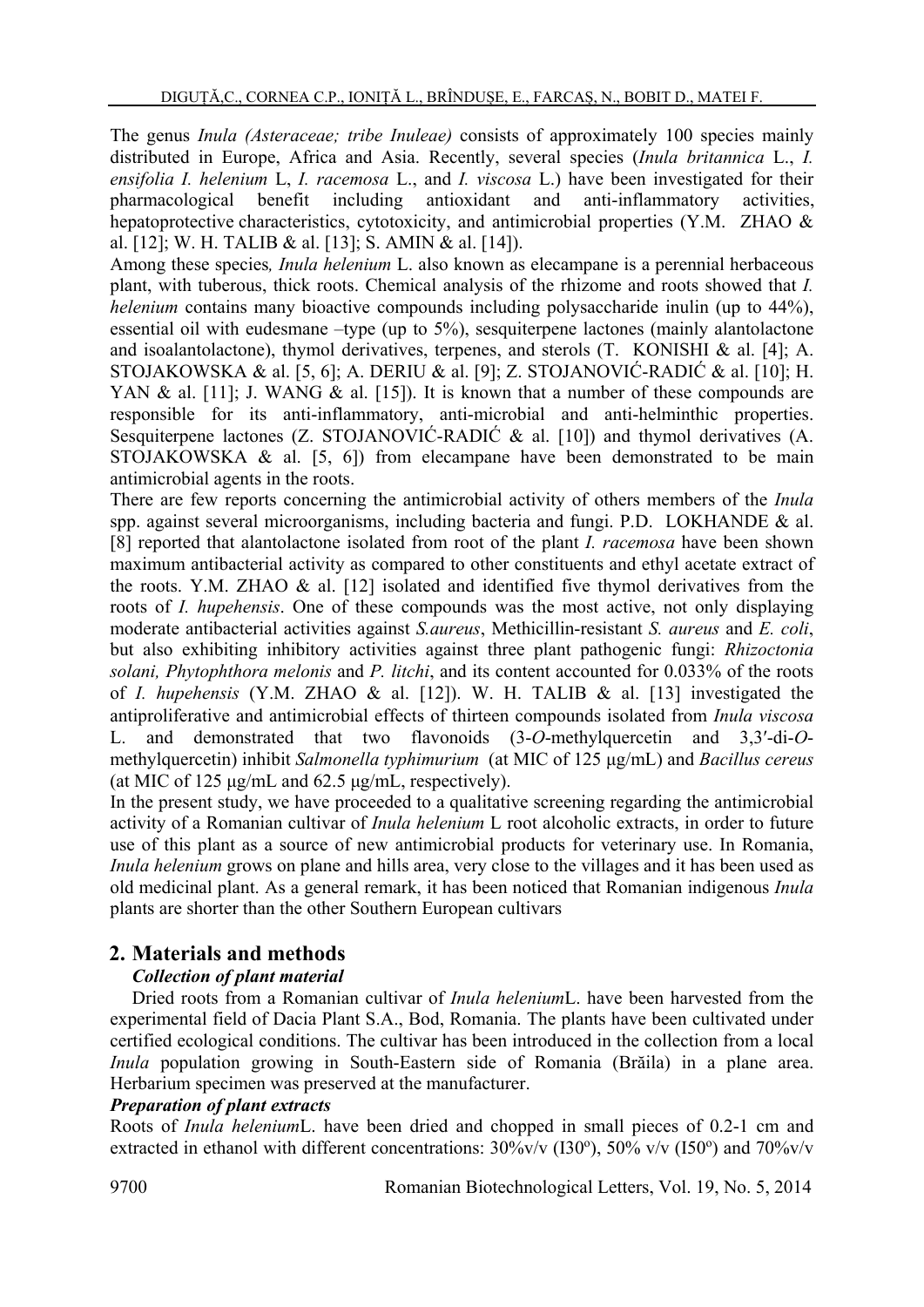(I70°). After preliminary tests (data not shown) the optimal extraction time in hydro-alcoholic solutions has been established at 6 hours at room temperature.

### *Test microorganisms*

The *Inula* extracts have been tested on six potential pathogen bacterial strains and four fungal strains which can affect the animals (Table 1).

| No.              | Strain                                   | Characteristics                                                                  | Origin                                                                                                  |
|------------------|------------------------------------------|----------------------------------------------------------------------------------|---------------------------------------------------------------------------------------------------------|
| $\overline{1}$ . | <b>Bacillus subtilis ICCF 276</b>        | Gram-positive, catalase-positive                                                 | Collection ICCF, Bucharest,<br>Romania                                                                  |
| 2.               | Bacillus cereus CP1                      | Gram-positive, beta hemolytic<br>bacterium                                       | Collection of Faculty of<br>Biotechnologies, Bucharest,<br>Romania                                      |
| 3 <sub>1</sub>   | Escherichia coli MI 57                   | Gram-negative, non-toxinogenic<br>serotype                                       | Collection of Faculty of<br>Biotechnologies, Bucharest,<br>Romania                                      |
| $\overline{4}$ . | Escherichia coli CP2                     | Gram-negative, toxinogenic<br>serotype                                           | Collection of Faculty of<br>Biotechnologies, Bucharest,<br>Romania                                      |
| 5.               | Staphylococcus aureus CP 3               | Gram-positive, catalase-positive                                                 | Collection of Faculty of<br>Biotechnologies, Bucharest,<br>Romania                                      |
| 6.               | Enterococcus faecalis CP 4               | Gram-positive, sensible to $\beta$ -<br>lactam-based antibiotics                 | Collection of Faculty of<br>Biotechnologies, Bucharest,<br>Romania                                      |
| 7.               | Candida<br>albicans<br>ATCC10231         | Serotype A, sensible to nystatin                                                 | Collection of Microbial Genetics<br>and Biotechnology, Faculty of<br>Biology, Bucharest, Romania        |
| 8.               | Candida<br>parapsilosis<br><b>CBS604</b> | Sensible to amphotericin B,<br>nystatine, essential oils of<br>Coriander sativum | <b>Collection of Microbial Genetics</b><br>and Biotechnology, Faculty of<br>Biology, Bucharest, Romania |
| 9.               | Candida lypolytica MI <sub>2</sub>       | non-conventional yeast, lipase<br>production                                     | Collection of Faculty of<br>Biotechnologies, Bucharest,<br>Romania                                      |
| 10.              | Aspergillus niger F2T                    | Responsible for pulmonary<br>infections in dogs                                  | <b>Collection CBM Biotehgen</b><br>Bucharest, Romania                                                   |

Table 1 - Microorganisms tested for their susceptibility to *Inula helenium* alcoholic extracts

The bacterial strains were maintained and tested on nutrient agar (0.5% peptone; 0.3% yeast extract; 1.5% agar; 0.5% NaCl) at 37°C, using 24 hours old inoculums. Yeasts and fungal strains were maintained and tested on Yeast Extract Glucose Agar (1% yeast extract; 2% peptone; 2% glucose; 2% agar) at 30°C, using 24 hours old inoculums for yeasts or mycelium block (5 mm) for filamentous fungi.

### *Antimicrobial Analysis*

*In vitro,* the antimicrobial activity was assessed by the "drop agar diffusion" method (fig.1). The microorganisms were spread using 100 $\mu$ l of suspension containing 10<sup>8</sup> CFU/ml on nutrient agar or on Yeast Extract Glucose Agar respectively.

Fig.1 - Aspects from the "drop agar diffusion" screening method

Concerning *A. niger* F2T, the mycelium block (5 mm) was placed in

Romanian Biotechnological Letters, Vol. 19, No. 5, 2014 9701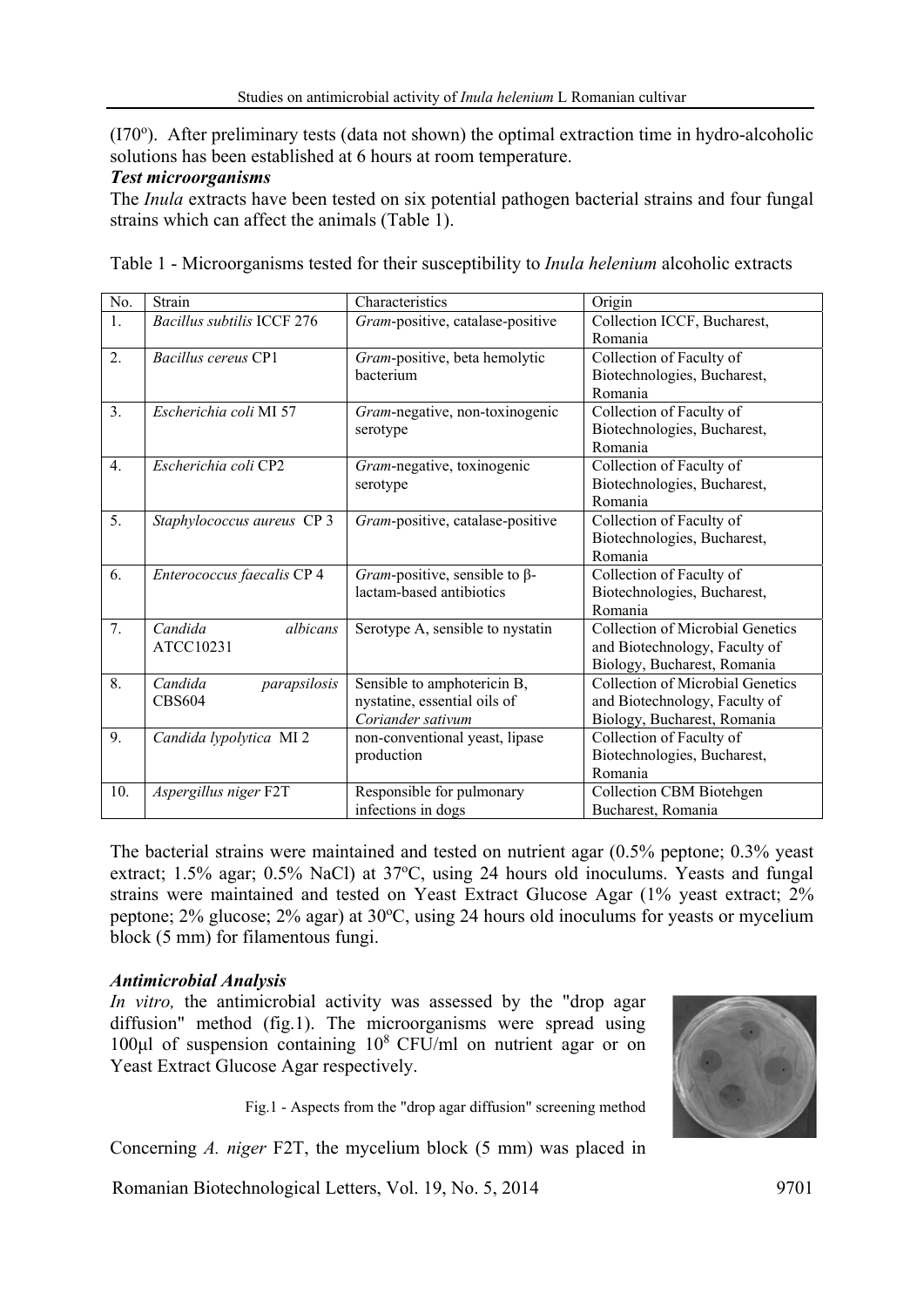the centre of the medium in Petri dishes. After 1 hour, 10 μL of each sterile extract have been added in the agar plates pre- inoculated with the tested microorganisms. Non diluted ampicillin (for bacteria) and fluconazole (for fungi) have been used as positive control and the *Inula* extracts solvent (hydro ethanolic solutions of 30%, 50% and 70%) have been used in the master plates. All plates were incubated according to the itemed test microorganisms. The diameter of growth inhibition zones (halos) was measured in millimetres on two axes and the mean value reported. The results are the mean of two separate experiments with three repetitions for each sample.

## **3. Results and discussion**

On international levels main reports on antimicrobial activity of *Inula* sp. are linked to extracts made of other species that *Inula* hellenium, like *Inula racemosa* (P.D. LOKHANDE & al. [8]), *Inula hupehensis* (J. ZHAO & al [16]) or *Inula viscosa* (W. H. TALIB & al. [13]). The present study was conducted on ethanol extracts (30%, 50%, 70%) from dried roots of a Romanian cultivar of *Inula helenium* L. Antimicrobial activity was determined by drop agar diffusion method, measuring the diameter of zone of inhibition. All the measurements have been done in triplicate. As control, solutions of ethanol of same concentrations as the plant extracts have been used. As general remark, the results indicated that the antimicrobial activity increases while increasing the solvent concentration from 30% to 50%, while from 50% to 70% concentration no significant activity increase has been noticed (tables 2 and 3) comparing to the control.



Fig.2 - *Inula*' s extract antimicrobial activity on non-toxinogenic serotype *Escherichia coli* MI 57 (a-I30, b- I50, c- I70).

Against the bacterial strains, the ethanol extracts (I50˚ and I70˚) exhibited moderate to high inhibitory activity, while the ethanol extract I30˚ proved not significant inhibitory activity only on non-toxinogenic serotype *Escherichia coli* MI 57 (fig. 2, table 2), close to the control.

|                           | Inhibitory effect |              |              |
|---------------------------|-------------------|--------------|--------------|
| Test bacteria             | Extract I30°      | Extract I50° | Extract I70° |
| Escherichia coli MI 57    |                   | $++$         | $+ + +$      |
| Escherichia coli CP2      |                   |              |              |
| Bacillus spp. ICFF 276    |                   |              |              |
| Bacillus cereus CP1       |                   | $+ +$        | $++$         |
| Staphylococcus aureus CP3 |                   |              |              |
| Enterococcus faecalis CP4 |                   |              |              |

Table 2- Antibacterial activity of dried root extracts from *I. helenium* L.

Legend: -: non inhibitory halo +: low inhibitory activity ++: moderate inhibitory activity +++: high inhibitory activity

The susceptibility of the fungal strains inhibition is shown in Table 3. Ethanol extract (I50˚) showed moderate antifungal activity against *Candida albicans* and good activity against *C.parapsilosis* and *C. lipolytica*. No antifungal activity was found against *A. niger* (table 3)*.* It has been noticed that on the testes yeast (*Candida* spp*.*) the inhibitory effects of I50˚ and I70˚ are very similar.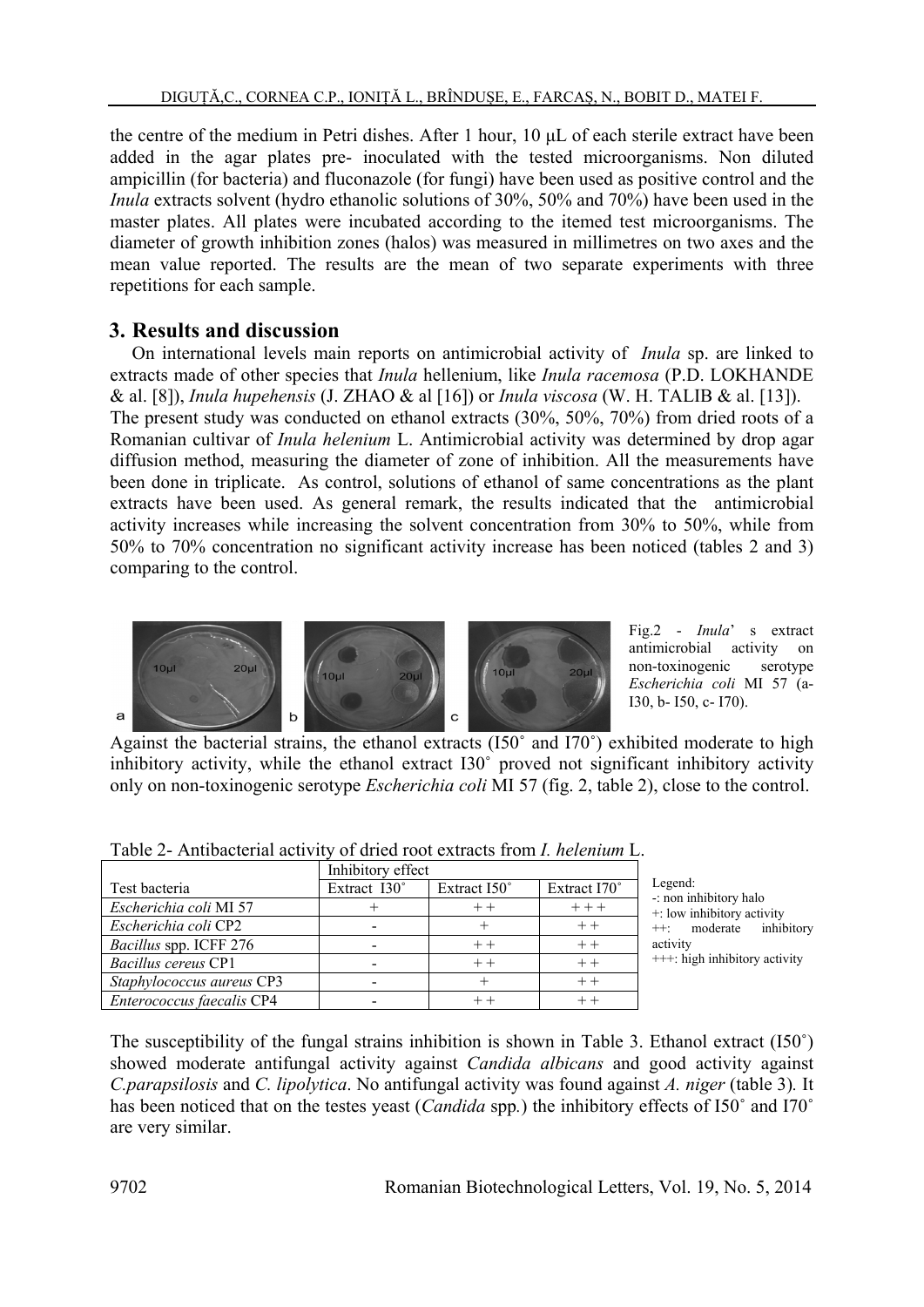| Test microorganism         | Inhibitory effect   |                     |              |
|----------------------------|---------------------|---------------------|--------------|
|                            | Extract $130^\circ$ | Extract $150^\circ$ | Extract I70° |
| Candida albicans ATCC10231 |                     |                     |              |
| C. parapsilosis CBS604     |                     |                     |              |
| C. lipolytica MI2          |                     |                     |              |
| Aspergillus niger F2T      | -                   |                     |              |

Table 3- Antifungal activity of dried root extracts from *I. helenium* L.

Legend: o inhibitory halo low inhibitory vity moderate ibitory activity +: high inhibitory activity

These results are in agreement with the data reported by A. DERIU  $\&$  al. [9], assaying root essential oil of *I. helenium* against some Gram-positive and Gram-negative bacteria and *Candida* species.

Regarding the *Inula* effects on the filamentous fungi, few reports have been issued. Some recent data (TE ZHAO & [17]) reported the inhibitory effect of *Inula britannica* extracts on most important plant pathogenic fungi (*Fusarium, Phytophthora, Colletotrichum, etc)* and the potential to produce botanical fungicide to protect crops. In our study, the *Inula helenium*  ethanolic extracts did not show any inhibitory effect on animal pathogenic *Aspergillus niger* which is the main responsible for pulmonary infections in dogs, while other authors  $(M.A.$ NAN & [18]) reported some inhibitory activity on 50 mg/l (MIC).

## **4. Conclusions**

The preliminary results of our study, evaluated by the diameter of the inhibition zone of microbial growth, indicated that both ethanol extracts (I50˚ and I70˚) from the roots of a Romanian cultivar of *I. helenium* L. have significant activity against the pathogenic bacteria and dermatophytic fungi, while on filamentous fungi *A. niger* there is no inhibitory activity. On *Candida sp.* the inhibitory effects of I50˚ and I70˚ are very similar. In order to develop a veterinary product with anti-aspergillosis effect some other plant extract (*Helleborus, Eupatorium*) should be taken into account.

Further research is required to identify and analyze the bioactive compounds present in the extracts and to establish the minimal inhibitory concentration for each type of pathogenic microorganisms. Considering the bioactive potential of roots extracts from indigenous population of *I. helenium* could be of great interest for the development of new pharmaceuticals for veterinary uses.

#### *Acknowledgements*

This work was supported by the Executive Agency for Higher Education, Research, Development and Innovation Funding in the frame of Partnerships in S&T priority domains Program, Project no. 134/2012, acronym PHYTOIMMUVET.

# **References**

- 1. L.-L. JI, M.-Y. LUO, GUI-LONG YAN. Studies on the antimicrobial activities of extracts from *Eupatorium lindleyanum* DC against food spoilage and food-borne pathogens. *Food Control*, **19**, 995, 1001 (2008).
- 2. N. ARVIND, S. AMIT. Antimicrobial Potential of *Eupatorium adenophorum* Spreng. *Phcog. J.*, **2**(18), 61, 64 (2011).
- 3. S. PUGLISI, A. SPECIALE, R. ACQUAVIVA, G. FERLITO, S. RAGUSA, R. DE PASQUALE, L. IAUK Antibacterial activity of *Helleborus bocconei* Ten. subsp. *siculus* root extracts - Ethnopharmacological communication. *J. Ethnopharmacol.,* **125**, 175, 177 (2009).
- 4. T. KONISHI, Y. SHIMADA, T. NAGAO, H. OKABE, T. KONOSHIMA. Antiproliferative sesquiterpene lactones from the roots of *Inula helenium*. *Biol Pharm Bull.*, **25**(10), 1370, 1372 (2002).

Romanian Biotechnological Letters, Vol. 19, No. 5, 2014 9703